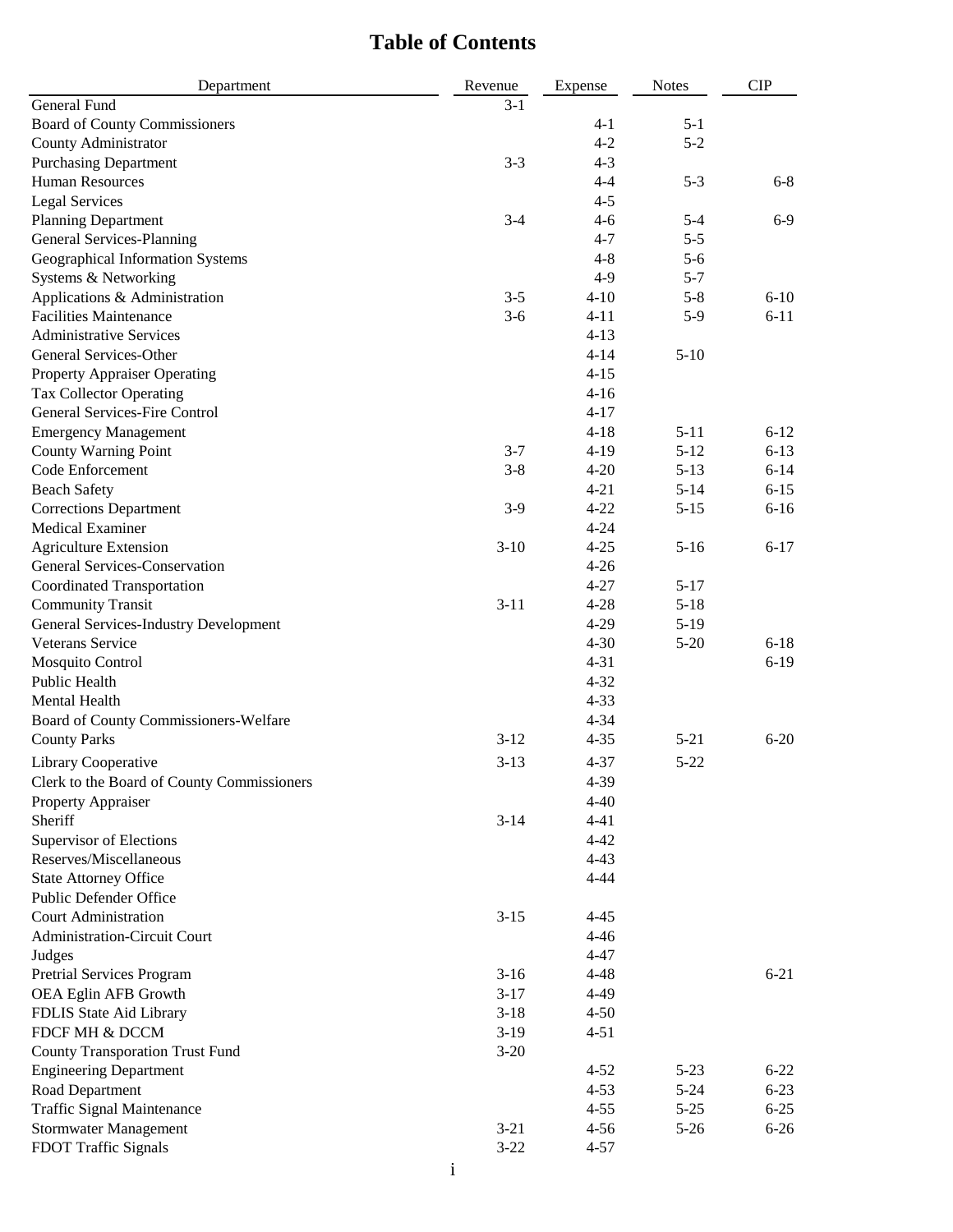## **Table of Contents**

| Department                                         | Revenue  | Expense   | <b>Notes</b> | CIP      |
|----------------------------------------------------|----------|-----------|--------------|----------|
| <b>Tourist Development Fund</b>                    | $3 - 23$ | $4 - 58$  | $5 - 27$     | $6 - 27$ |
| <b>Dune/Beach Restoration</b>                      | $3 - 24$ | $4 - 64$  | $5 - 32$     |          |
| Natural Disaster Fund                              | $3 - 25$ | $4 - 67$  |              |          |
| E.J.M. Aerospace                                   | $3 - 26$ | $4 - 68$  |              |          |
| 9-1-1 Coordinator                                  | $3 - 27$ | $4 - 69$  | $5 - 33$     | $6 - 28$ |
| Radio Communications Program                       | $3 - 28$ | $4 - 70$  | $5 - 34$     | $6-29$   |
| Contraband/Forfeiture-Sheriff                      | $3 - 29$ | $4 - 71$  |              |          |
| Education-Sheriff                                  | $3 - 30$ | $4 - 72$  |              |          |
| County Health Unit                                 | $3 - 31$ | $4 - 73$  |              |          |
| <b>Street Lighting Fund</b>                        | $3 - 32$ | $4 - 74$  |              |          |
| <b>Bluewater Bay MSTU</b>                          | $3 - 75$ | $4 - 117$ |              |          |
| Lake Pippin MSTU                                   | $3 - 76$ | $4 - 118$ |              |          |
| County Parks-Unincorporated Areas                  | $3 - 77$ | 4-119     | $5 - 35$     | $6 - 30$ |
| Prisoner Benefit                                   | $3 - 78$ | $4 - 123$ | $5 - 37$     |          |
| Judicial Innovations                               | $3-79$   | $4 - 124$ |              |          |
| Legal Aid                                          | $3 - 80$ | $4 - 125$ |              |          |
| Law Library                                        | $3 - 81$ | $4 - 126$ | $5 - 38$     |          |
| Teen Court                                         | $3 - 82$ | $4 - 127$ |              |          |
| Court Administration-IT                            | $3 - 83$ | $4 - 128$ | $5-39$       |          |
| <b>Court Facilities</b>                            | $3 - 84$ | $4 - 129$ |              |          |
| Drug Abuse Trust                                   | $3 - 85$ | $4 - 130$ |              |          |
| <b>Family Mediation</b>                            | $3 - 86$ | 4-131     |              |          |
| <b>Domestic Violence Trust</b>                     | $3 - 87$ | $4 - 132$ |              |          |
| <b>Traffic Education Fund</b>                      | $3 - 88$ | $4 - 133$ |              |          |
| Debt Service Fund                                  | $3 - 89$ | $4 - 134$ |              |          |
| <b>Capital Outlay Projects</b>                     | $3-92$   | $4 - 140$ | $5-40$       | $6 - 32$ |
| Capital Outlay Projects-Courthouse Annex Extension |          | $4 - 141$ |              |          |
| Capital Outlay Projects-Public Safety              |          | $4 - 142$ | $5 - 41$     |          |
| Capital Outlay Projects-Judicial                   | $3-93$   | $4 - 143$ |              |          |
| Capital Outlay Projects-Culture/Recreation         |          | $4 - 144$ |              |          |
| Capital Outlya Projects-Parks                      | $3-94$   | $4 - 145$ |              |          |
| Capital Outlay Projects-F.B.I.P.                   | $3-95$   | $4 - 146$ | $5-42$       |          |
| Reserves/Miscellaneous                             |          | $4 - 147$ |              |          |
|                                                    |          |           |              |          |